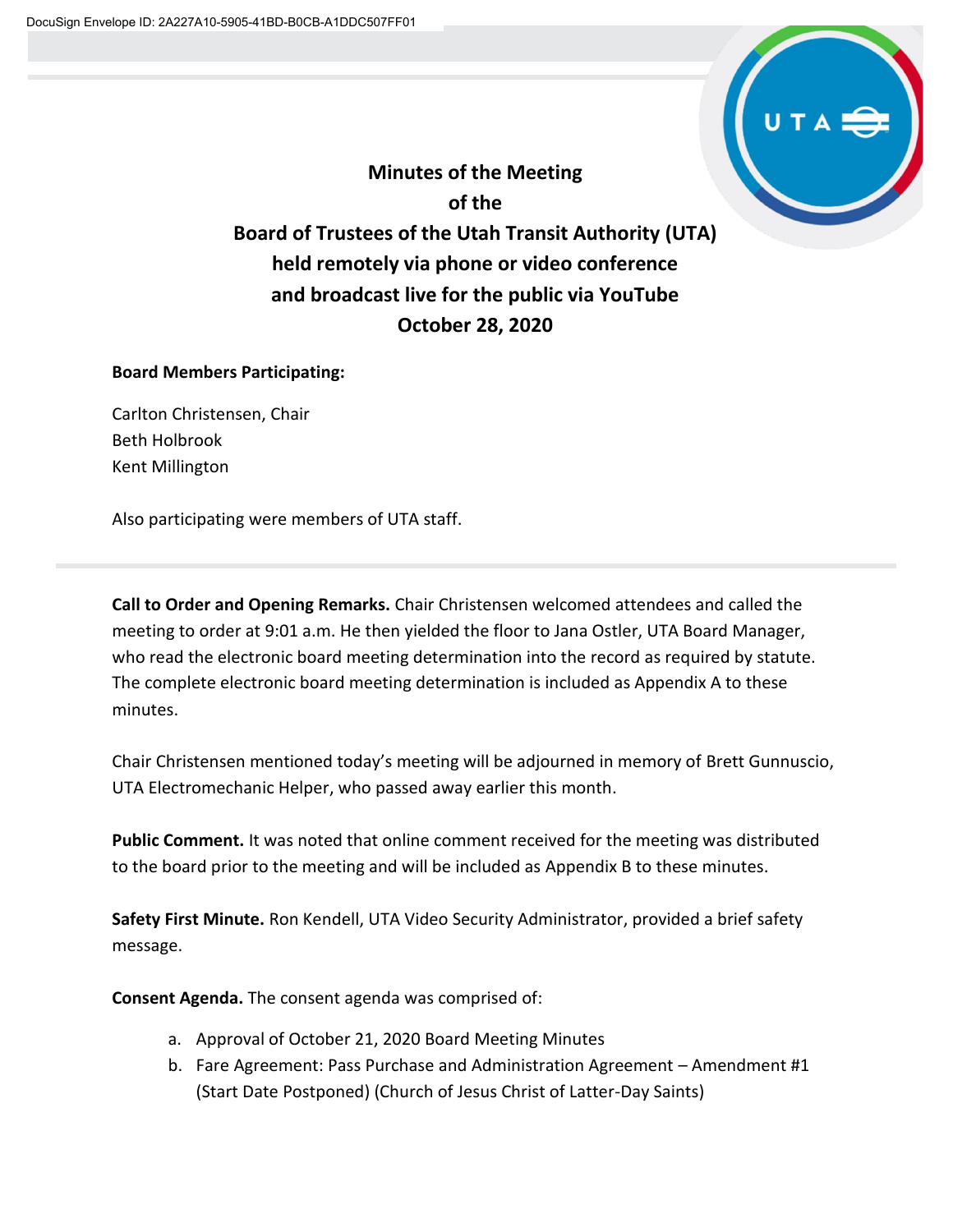A motion to approve the consent agenda was made by Trustee Millington and seconded by Trustee Holbrook. The motion carried unanimously.

#### **Agency Report.**

**Election Day Free Fare Update.** Carolyn Gonot, UTA Executive Director, mentioned the agency is making all transit services, including paratransit and microtransit services, free to the public on election day (November 3, 2020).

Brief discussion ensued. A question on public outreach efforts related to the free fare was posed by the board and answered by Ms. Gonot.

**Rail Trespass and Suicide Prevention Safety, Research, and Demonstration Grant.** Ms. Gonot was joined by Tina Bartholomew, UTA Safety Administrator, and Ron Kendell, UTA Video Security Administrator. Mr. Kendell spoke about a Safety, Research, and Demonstration Grant recently awarded to UTA by the Federal Transit Administration in the amount of \$244,000 for radar and camera surveillance equipment and other measures designed to prevent rail corridor trespass and suicide.

Discussion ensued. Questions on the pervasiveness of proactive safety measures in the transit industry and coordination with Union Pacific Railroad were posed by the board and answered by staff.

**Point of the Mountain Transit Study.** Ms. Gonot noted the survey portion of the study is complete and the survey report is posted on both the study and UTA websites.

**Bond Refinancing.** Ms. Gonot was joined by Troy Bingham, UTA Comptroller. Mr. Bingham spoke about the bond refinancing process and indicated final pricing would be set by close of business today (October 28, 2020), with an anticipated sale on November 12, 2020.

**Pension Committee Report.** Trustee Millington reported on the pension committee meeting held on October 20, 2020 and said the committee plans to release a request for proposal (RFP) on actuarial services in the near future. They also agreed to use a 6.75 percent growth projection and changed the composition of the committee from nine to five members.

## **Resolutions.**

**R2020-10-04 Resolution Giving Special Tribute, Due Honor, and Recognition to UTA Trustee J. Kent Millington.** Chair Christensen and Trustee Holbrook read the resolution and expressed appreciation to Trustee Millington for the dedicated and collaborative work he did during his tenure as a trustee for the agency.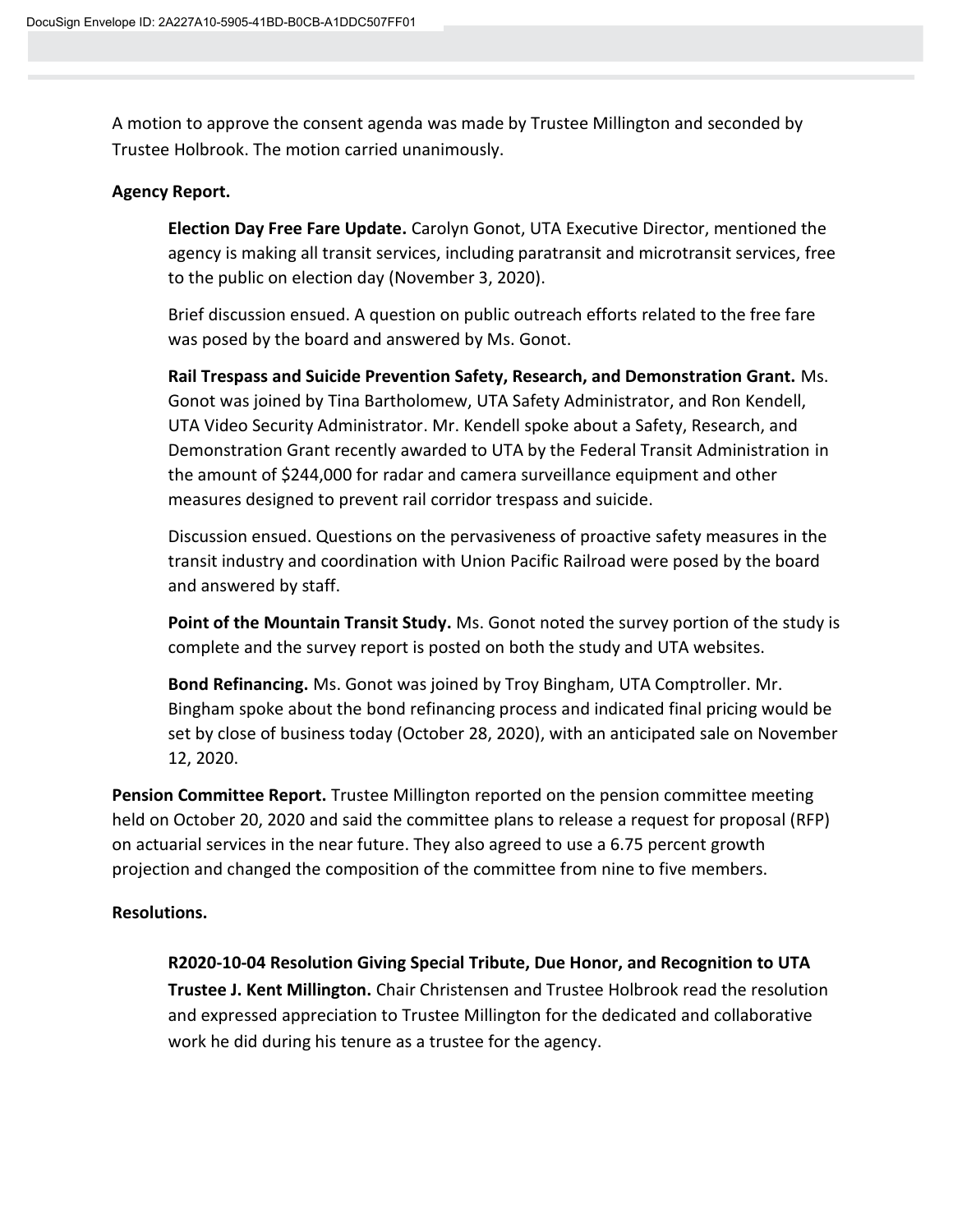A motion to approve R2020-10-04 was made by Trustee Holbrook and seconded by Chair Christensen. The motion carried with aye votes from Trustee Holbrook and Chair Christensen. Trustee Millington abstained.

**R2020-10-05 Resolution Approving the Awarding of Complimentary Lifetime Transit Passes for Members of the Board of Trustees upon Completion of Their Initial Term.**  Chair Christensen explained the resolution, which recognizes trustees for their public service by offering a complimentary lifetime transit pass to the trustee and one other person of the trustee's choosing.

A motion to approve R2020-10-05 was made by Trustee Holbrook and seconded by Chair Christensen. The motion carried with aye votes from Trustee Holbrook and Chair Christensen. Trustee Millington abstained.

## **Contracts, Disbursement, and Grants.**

**Contract: UTA Employee Holiday Gift Cards (Harmons).** Todd Mills, UTA Sr. Supply Chain Manager, requested the board approve a contract with Harmons to provide gift cards valued at \$125 each to UTA employees in appreciation for their hard work and dedication throughout the year.

A motion to approve the contract was made by Trustee Millington and seconded by Trustee Holbrook. The motion carried unanimously.

**Contract: State and Local External Government Relations Services (Hunter and Company Communications).** Shule Bishop, UTA Government Relations Director, asked the board to approve a contract with Hunter and Company Communications for lobbying services. The contract has an initial term of three years, with two one-year options, and a total contract value (including options) of \$228,000.

A motion to approve the contract was made by Trustee Holbrook and seconded by Trustee Millington. The motion carried unanimously.

**Contract: Federal External Government Relations Services (Barker Leavitt).** Mr. Bishop requested the board approve a contract with Barker Leavitt for federal lobbying services. The contract has an initial term of three years, with two one-year options, and a total contract value (including options) of \$767,779.27.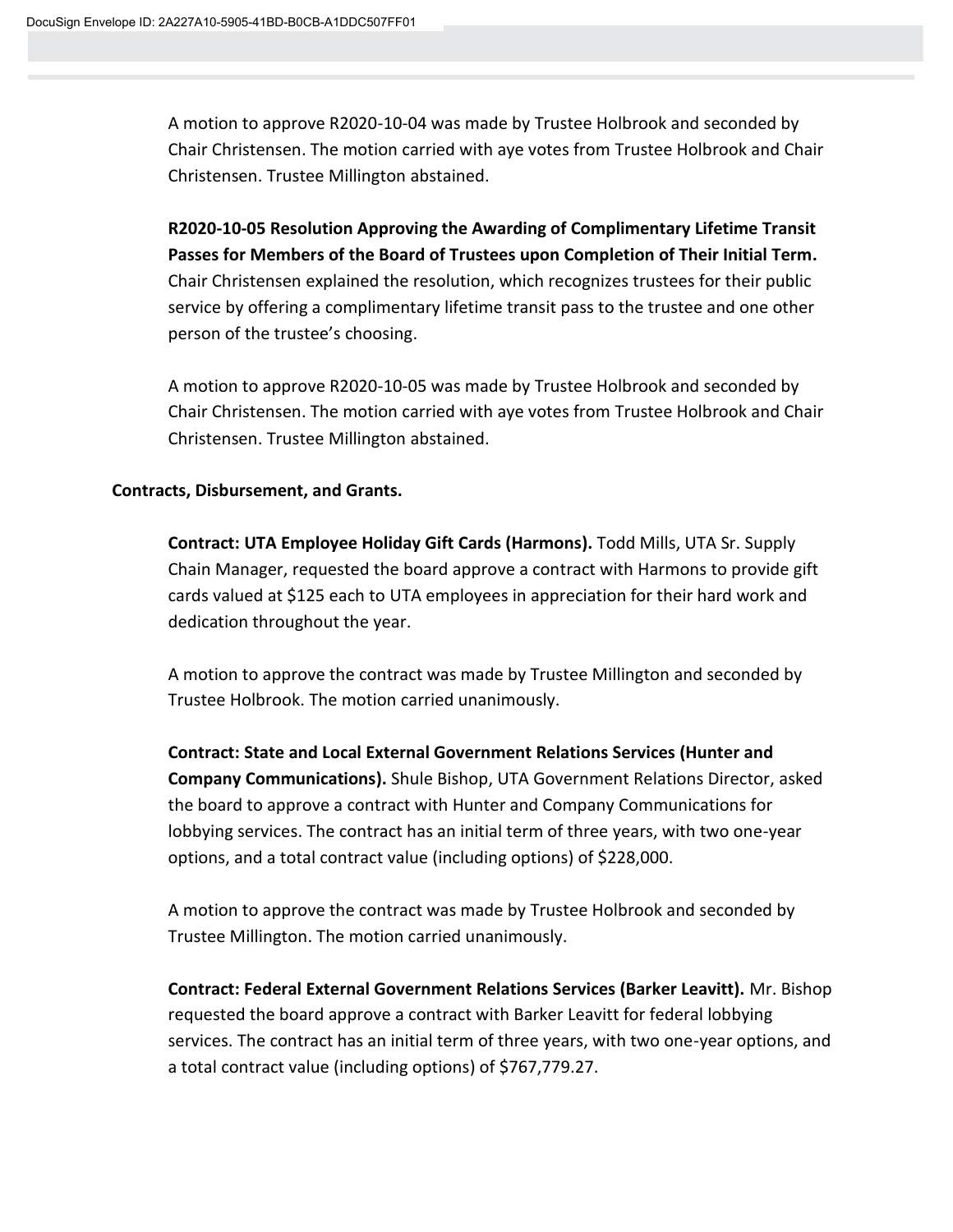A motion to approve the contract was made by Trustee Millington and seconded by Trustee Holbrook. The motion carried unanimously.

**Contract: Federal External Government Relations Services (Cardinal Infrastructure).**  Mr. Bishop asked the board to approve a contract with Cardinal Infrastructure for federal lobbying services. The contract has an initial term of three years, with two oneyear options, and a total contract value (including options) of \$792,000.

A motion to approve the contract was made by Trustee Millington and seconded by Trustee Holbrook. The motion carried unanimously.

#### **Discussion Items.**

**2020 Budget Amendment #3.** Mary DeLoretto, UTA Chief Service Development Officer, reviewed proposed updates to the 2020 budget. She indicated staff is requesting capital contingency funds be reallocated as follows:

|                            | <b>Stations and</b><br><b>Platform</b><br><b>Rehab</b> | Rail<br><b>Replacement</b><br><b>Work</b> | <b>Light Rail</b><br>Rehab/<br><b>Overhaul</b> | <b>Sharp-Tintic</b><br>Rail<br><b>Consolidation</b> | <b>Contingency</b> |
|----------------------------|--------------------------------------------------------|-------------------------------------------|------------------------------------------------|-----------------------------------------------------|--------------------|
| 2020 Budget                | \$125,000                                              | \$459,000                                 | \$10,610,565                                   | \$700,000                                           | \$968,000          |
| Proposed<br><b>Changes</b> | \$233,000                                              | \$200,000                                 | \$180,000                                      | \$300,000                                           | ( \$913,000)       |
| <b>Totals</b>              | \$358,000                                              | \$659,353                                 | \$10,790,565                                   | \$1,000,000                                         | \$55,000           |

Ms. DeLoretto said staff would also like to make the following project revisions and carry forward remaining funds to the 2021 capital budget: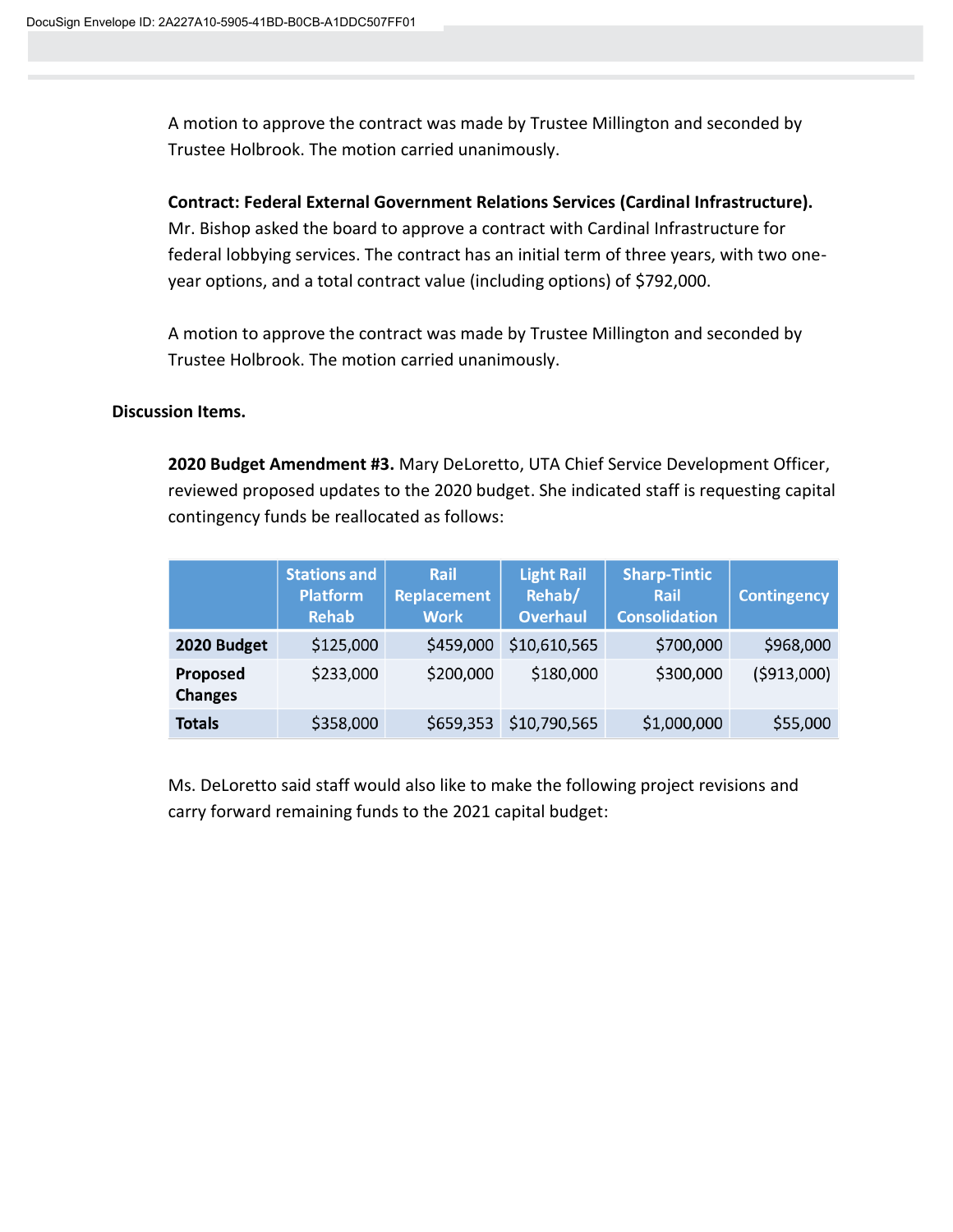| Project                            | 2020 Budget  | <b>Revised 2020</b><br><b>Budget</b> | <b>Carryforward</b><br><b>Budget to 2021</b> |
|------------------------------------|--------------|--------------------------------------|----------------------------------------------|
| <b>Tooele Bus Facility</b>         | \$1,267,751  | \$300,000                            | \$967,751                                    |
| <b>Clearfield FR Station Trail</b> | \$1,769,817  | \$30,000                             | \$1,739,817                                  |
| Operator Shack at Univ Med EOL     | \$215,000    | \$40,000                             | \$175,000                                    |
| Provo-Orem BRT                     | \$5,210,967  | \$2,200,000                          | \$3,010,967                                  |
| Sandy Parking Structure            | \$5,904,174  | \$1,700,000                          | \$4,204,174                                  |
| <b>MOW Building</b>                | \$350,000    | \$0                                  | \$350,000                                    |
| New FLHQ Space Planning            | \$75,000     | \$40,000                             | \$45,000                                     |
| Light Rail Seat Replacement        | \$4,154,000  | \$0                                  | \$4,154,000                                  |
| 5310 Ogden/Layton Funds            | \$121,374    | \$61,374                             | \$60,000                                     |
| Passenger Info Improvements        | \$1,459,743  | \$0                                  | \$1,459,743                                  |
| Total                              | \$20,527,826 | \$4,271,374                          | \$16,166,452                                 |

Discussion ensued. Questions on the potential for other capital needs in 2020 and adjustments to timelines for project completion were posed by the board and answered by staff. It was mentioned the total for the new FLHQ space planning would be revised to \$85,000 before formal board approval is requested.

Chair Christensen suggested staff review and clarify allocations for the Sharp-Tintic rail consolidation.

**Draft 2021-25 Five-Year Capital Plan Revisions.** Ms. DeLoretto discussed proposed updates to the 2021-25 Five-Year Capital Plan, including carrying forward requests for ten projects, adding one new project, redistributing funds for two projects, and changing budgeted amounts for two projects.

| <b>Project</b>                        | Sept 16<br>2021 Budget | <b>Revised</b><br>2021 Budget | <b>Variance</b><br>2021 | Sept 16<br>5-Year Plan<br>2021-2025 | <b>Revised</b><br><b>5-Year Plan</b><br>2021-2025 | <b>Variance</b><br>5-Year Plan<br>2021-2025 |
|---------------------------------------|------------------------|-------------------------------|-------------------------|-------------------------------------|---------------------------------------------------|---------------------------------------------|
|                                       |                        |                               |                         |                                     |                                                   |                                             |
| <b>Tooele Bus Facility</b>            | \$0                    | \$967.751                     | \$967.751               | \$0                                 | \$967.751                                         | \$967,751                                   |
| <b>Clearfield FR Station Trail</b>    |                        | 1,739,817                     | 1,739,817               |                                     | 1,739,817                                         | 1,739,817                                   |
| <b>Operator Shack at Univ Med EOL</b> |                        | 175,000                       | 175,000                 |                                     | 175,000                                           | 175,000                                     |
| <b>Provo-Orem BRT</b>                 |                        | 3,010,967                     | 3,010,967               |                                     | 3,010,967                                         | 3,010,967                                   |
| <b>Sandy Parking Structure</b>        |                        | 4.204.174                     | 4.204.174               |                                     | 4.204.174                                         | 4,204,174                                   |
| <b>MOW Building</b>                   |                        | 350,000                       | 350,000                 |                                     | 350,000                                           | 350,000                                     |
| <b>New FLHQ Space Planning</b>        |                        | 45,000                        | 45,000                  |                                     | 45,000                                            | 45,000                                      |
| <b>Light Rail Seat Replacement</b>    |                        | 4,154,000                     | 4,154,000               |                                     | 4,154,000                                         | 4,154,000                                   |
| 5310 Ogden/Layton Funds               |                        | 60,000                        | 60,000                  |                                     | 60,000                                            | 60,000                                      |
| <b>Passenger Info Improvements</b>    |                        | 1,459,743                     | 1,459,743               |                                     | 1,459,743                                         | 1,459,743                                   |
| <b>Subtotal</b>                       | \$0                    | \$16,166,452                  | \$16,166,452            | \$0                                 | \$16,166,452                                      | \$16,166,452                                |

Projects proposed to be carried forward are as follows: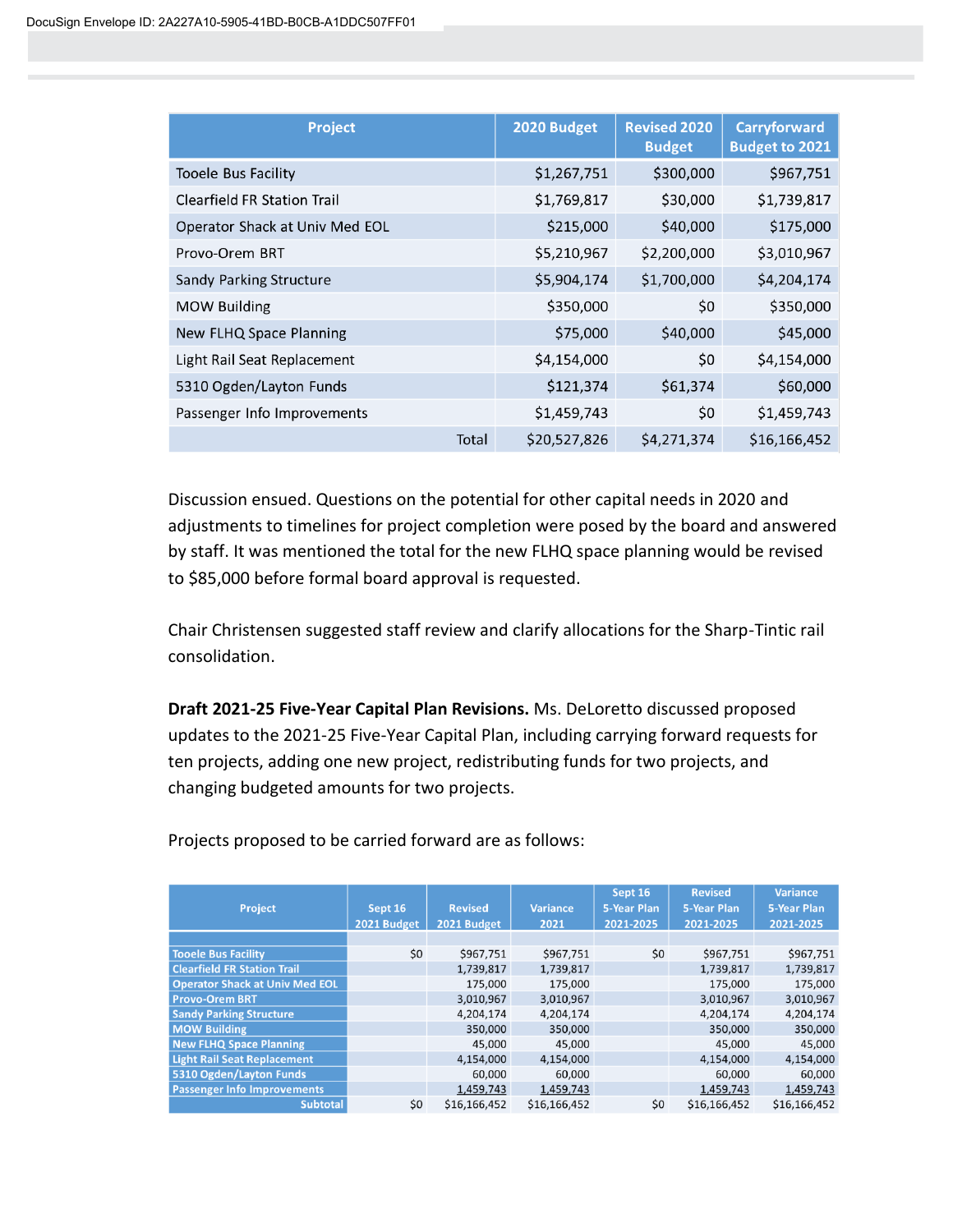## Projects with budget revisions include:

|                                 |              |                |                 | Sept 16            | <b>Revised</b> | Variance           |
|---------------------------------|--------------|----------------|-----------------|--------------------|----------------|--------------------|
| <b>Project</b>                  | Sept 16      | <b>Revised</b> | <b>Variance</b> | <b>5-Year Plan</b> | 5-Year Plan    | <b>5-Year Plan</b> |
|                                 | 2021 Budget  | 2021 Budget    | 2021            | 2021-2025          | 2021-2025      | 2021-2025          |
| <b>Suicide Prevention</b>       | \$0          | \$280,000      | \$280,000       | \$0                | \$280,000      | \$280,000          |
| <b>Rail Rehab/ Replacement</b>  | 7,450,000    | 7,250,000      | (200,000)       | 15,775,000         | 15,575,000     | (200,000)          |
| <b>20 Electric Buses - VW</b>   | 14,200,000   |                | (14, 200, 000)  | 27,079,240         | 27,079,240     |                    |
| <b>Stray Current Mitigation</b> | 700,000      | 525,000        | (175,000)       | 2,500,000          | 2,500,000      |                    |
| <b>Midvalley BRT</b>            | 27,905,000   | 3,000,000      | (24,905,000)    | 44,483,000         | 79,200,000     | 34,717,000         |
| <b>Subtotal</b>                 | \$50,255,000 | \$11,055,000   | (\$39,200,000)  | \$89,837,240       | \$124,634,240  | \$34,797,000       |
|                                 |              |                |                 |                    |                |                    |
| <b>TOTAL CHANGES</b>            | \$50,255,000 | \$27,221,452   | (523, 033, 548) | \$89,837,240       | \$140,800,692  | \$50,963,452       |

Impacts to the budget for each of the five years included in the plan are:

|              |                          | <b>Total Budget</b>             |                          | <b>Total UTA Expenditures</b>   |
|--------------|--------------------------|---------------------------------|--------------------------|---------------------------------|
| Year         | Sept 16<br><b>Budget</b> | <b>Revised</b><br><b>Budget</b> | Sept 16<br><b>Budget</b> | <b>Revised</b><br><b>Budget</b> |
| 2021         | \$278,652,000            | \$255,619,000                   | \$144,714,000            | \$146,078,000                   |
| 2022         | \$226,971,000            | \$230,138,000                   | \$118,649,000            | \$120,412,000                   |
| 2023         | \$126,886,000            | \$187,990,000                   | \$94,172,000             | \$98,237,000                    |
| 2024         | \$223,713,000            | \$233,576,000                   | \$126,317,000            | \$126,180,000                   |
| 2025         | \$105,570,000            | \$105,432,000                   | \$99,233,000             | \$99,096,000                    |
| <b>Total</b> | \$961,792,000            | \$1,012,755,000                 | \$583,086,000            | \$590,002,000                   |

Ms. DeLoretto noted the first year of the 2021-25 Five-Year Capital Plan is incorporated in the tentative 2021 budget.

Discussion ensued. A question on the Mid-Valley project adjustment was posed by the board and answered by staff.

**UDOT Central Corridor Transit Study Update.** Manjeet Ranu, UTA Director of Capital Projects, was joined by Mary DeLaMare-Schaefer, UTA Regional General Manager – Timpanogos Business Unit, and Eric Rasband with the Utah Department of Transportation (UDOT). Mr. Rasband provided an overview of the Central Corridor Transit Study and reviewed the study schedule. He then outlined the locally preferred alternative, summarized public feedback, and reviewed next steps for both the study and the project.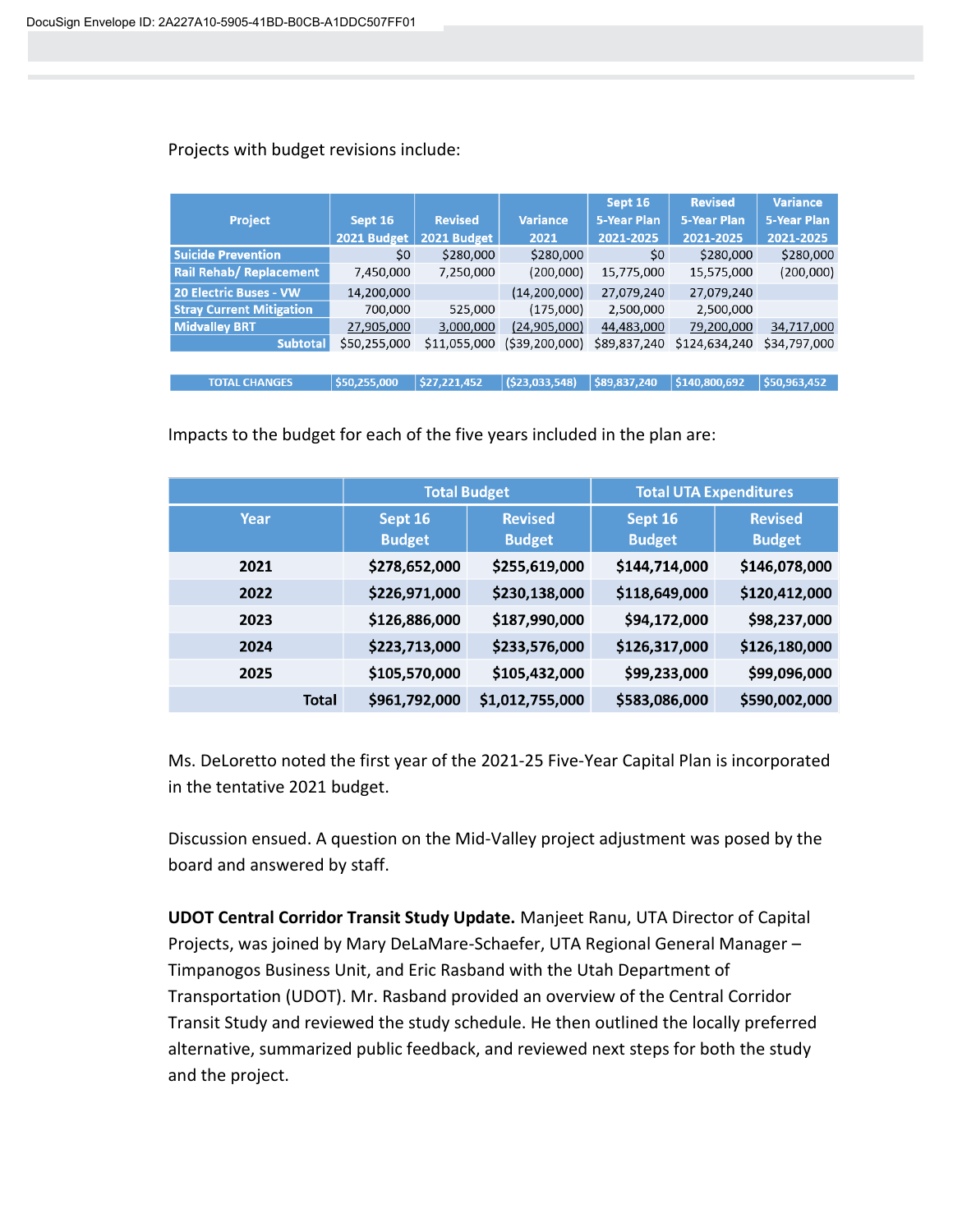Discussion ensued during which the board expressed support for the findings of the study.

At 10:31 a.m., Chair Christensen requested Trustee Holbrook assume the role of chair in the meeting. He then left the meeting to participate in a teleconference related to UTA's bond refunding.

Trustee Holbrook called for a recess at 10:35 a.m.

The meeting resumed at 10:57 a.m. with Chair Christensen directing the agenda.

**Tentative 2021 Budget.** Alisha Garrett, UTA Director of Culture & Talent Development, was joined by Troy Bingham, UTA Comptroller. Ms. Garrett highlighted key strategies, assumptions, and significant changes included in the budget. She then reviewed a new organizational structure contemplated in the budget and provided detail on the operating and capital budgets.

Discussion ensued during which Ms. Gonot provided more detail on the organizational structure adjustments. A question on how the organizational change will impact the budget was posed by the board and answered by staff.

## **Other Business.**

**Next Meeting:** The next meeting of the board will be on Wednesday, November 4, 2020 at 9:00 a.m.

**Adjournment.** The meeting was adjourned by motion in memory of Brett Gunnuscio at 11:22 a.m.

Transcribed by Cathie Griffiths Executive Assistant to the Board Chair Utah Transit Authority [cgriffiths@rideuta.com](mailto:cgriffiths@rideuta.com) 801.237.1945

*This document is not intended to serve as a full transcript as additional discussion may have taken place; please refer to the meeting materials, audio, or video located at <https://www.utah.gov/pmn/sitemap/notice/636877.html> for entire content.*

*This document along with the digital recording constitute the official minutes of this meeting.*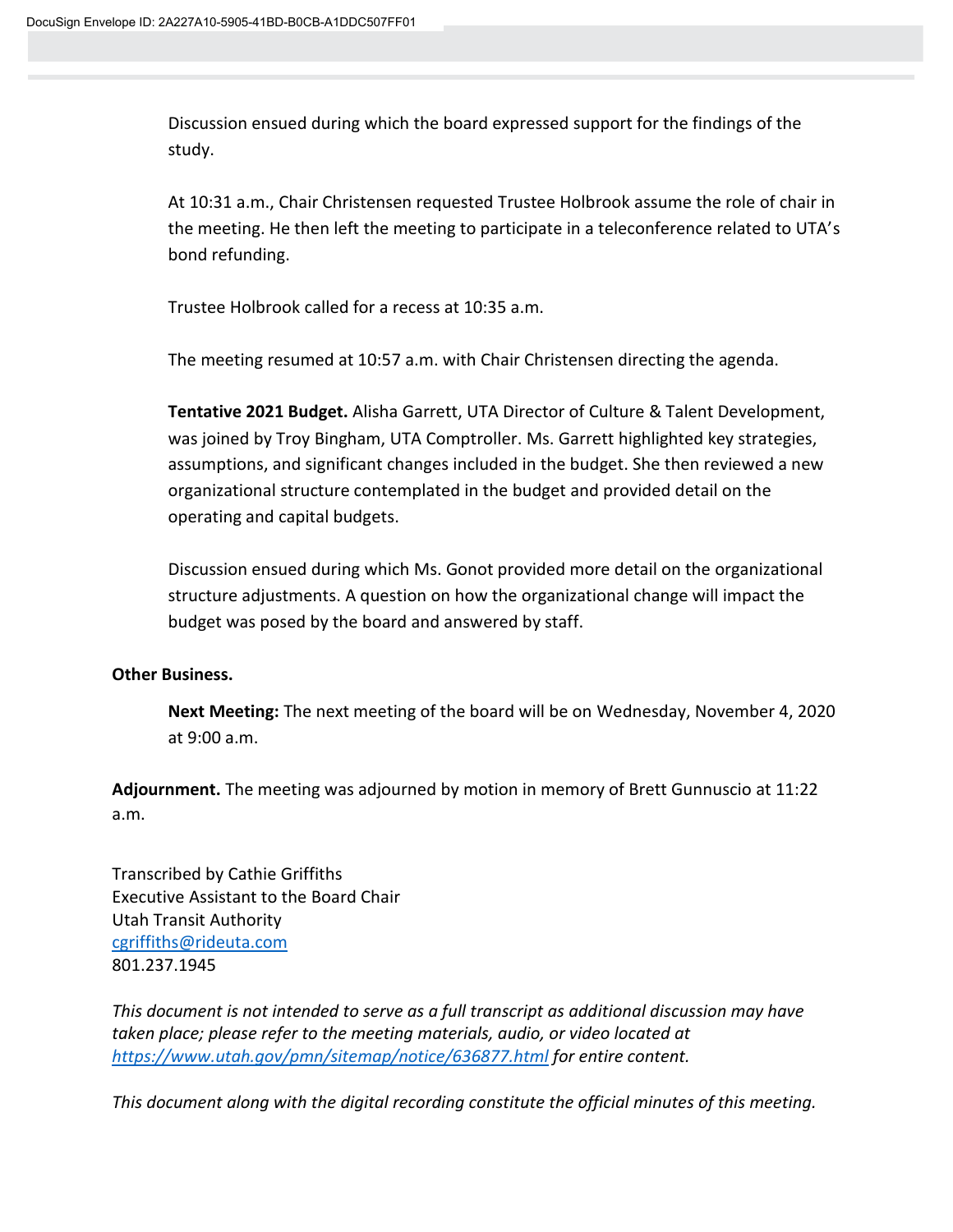Approved Date: November 4, 2020

-DocuSigned by: Carlton Christonien  $-9$  F  $729$  F  $1$  F  $2$  C  $184$  A C

Carlton J. Christensen Chair, Board of Trustees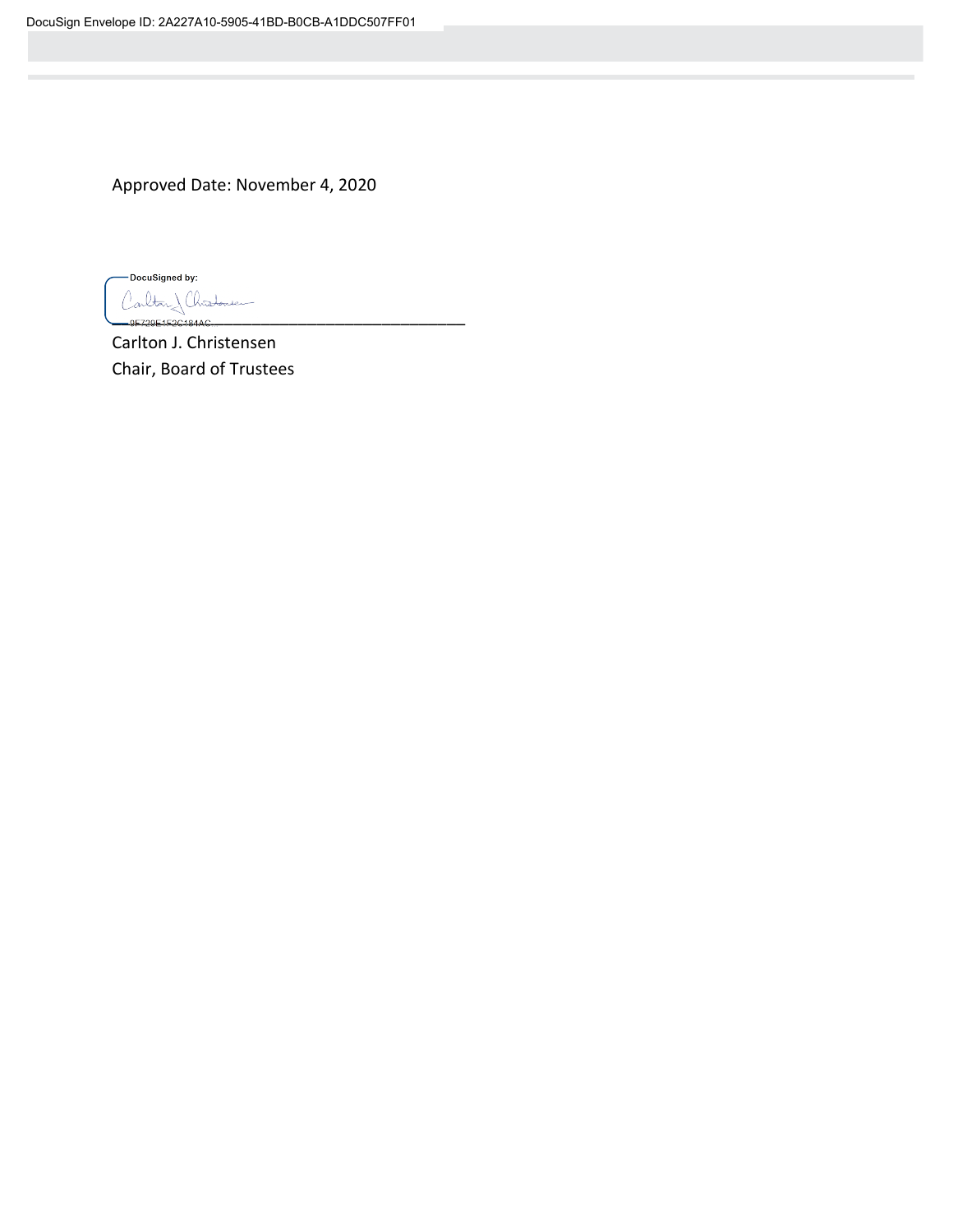## **Appendix A**

#### **UTAH TRANSIT AUTHORITY** ELECTRONIC BOARD MEETING DETERMINATION

Consistent with provisions of the Utah Open and Public Meetings Act, specifically UTAH CODE § 52-4-207(4), and acting in my capacity as the Chair of the Board of Trustees ("Board") of the Utah Transit Authority ("UTA"), I hereby make the following written determinations in support of my decision to hold and convene electronic meetings of the UTA Board without a physical anchor location:

- 1. Conducting Board and Board Committee meetings with an anchor location thatis physically accessible for members of the public to attend in person presents a substantial risk to the health and safety of those who may be present at the anchor location.
- $2.$ This determination is based upon the following facts, among others:
	- a. The COVID-19 pandemic is ongoing and significant and continued community, person-to-person virus transmission continues to occur in the state of Utah; and
	- b. Federal, state, and local health authorities have adopted guidelines for the general public and businesses which encourage institutions and individuals to take precautions, including limiting in-person interactions and recommending increased virtual interactions.

This written determination takes effect on October 7, 2020, and is effective until midnight on November 6, 2020, (no more than 30 days after the effective date of this Declaration) and may be reissued by future written determinations of the Chair of the Board at that or any other appropriate time.

Dated this 30 day of September 2020.

Carlton Christensen Chair of the Board of Trustees